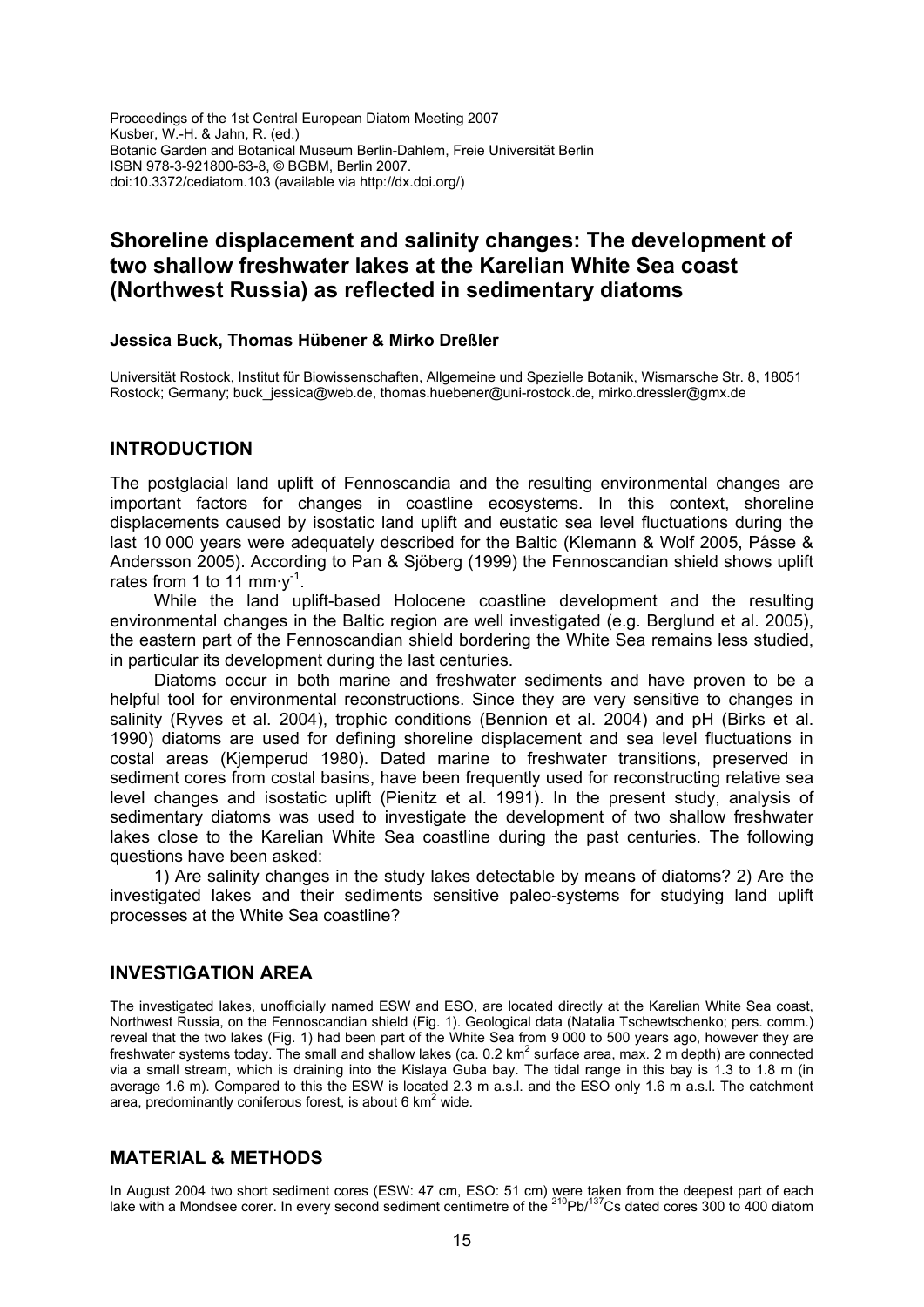valves per slide were counted. Diatoms were divided into groups according to their salinity optima based on Simonsen (1962) and Pankow (1990). The halobous index (Ziemann 1971) was used to detect salinity changes. In addition, cluster analysis (CONISS) and multivariate statistics (CANOCO 4.5) were used for this study.



**Fig. 1.** A–C Investigation area and location of the study lakes ESW and ESO on the Kindo peninsula.

## **RESULTS AND DISCUSSION**

157 diatom taxa were found in the 47 cm long sediment core of lake ESW, whereas the 51 cm long sediment core of lake ESO revealed 132 diatom taxa. Fig. 2 shows the vertical distribution of the most important diatom taxa of lake ESW and the calculated halobous index (Ziemann 1971). The zonation is based on stratigraphically constrained cluster analysis.

Diatom zone 1 (47–35 cm) contains mainly polyhalobous taxa (e.g. *Paralia sulcata*  (Ehrenb.) Cleve) preferring salinity ranges between 35 and 17 down to 8 PSU. Furthermore, small oligohalobous *Fragilaria*-species were detected (Fig. 2). The transitional zone 2 (33–17 cm) is characterized by a decrease of polyhalobous taxa and the dominance of the opportunistic *Fragilaria construens* f. *venter* (Ehrenb.) Hust. The uppermost zone 3 (15–1 cm) is dominated by halophobous taxa (e.g. *Tabellaria flocculosa* (Roth) Kütz., *Eunotia sudetica* O.Müll.) indicating weakly acid conditions. The halobous index ranges between 35 and 55 in zone 1. The index declines from 55 to -7 along the transition zone 2 and ranges between -7 and -39 in zone 3, indicating calcium poor, weakly buffered freshwater. Based on the <sup>210</sup>Pb-dating the transition from brackish-marine to freshwater conditions took place about 100 years ago.

Similarly to the cluster analyses (Fig. 2), also the PCA (Fig. 3) shows significantly different zones (p-value 0.0001) in the ESW sediment core. Furthermore, a development from former brackish-marine conditions via a transition zone to a freshwater system is recognizable. The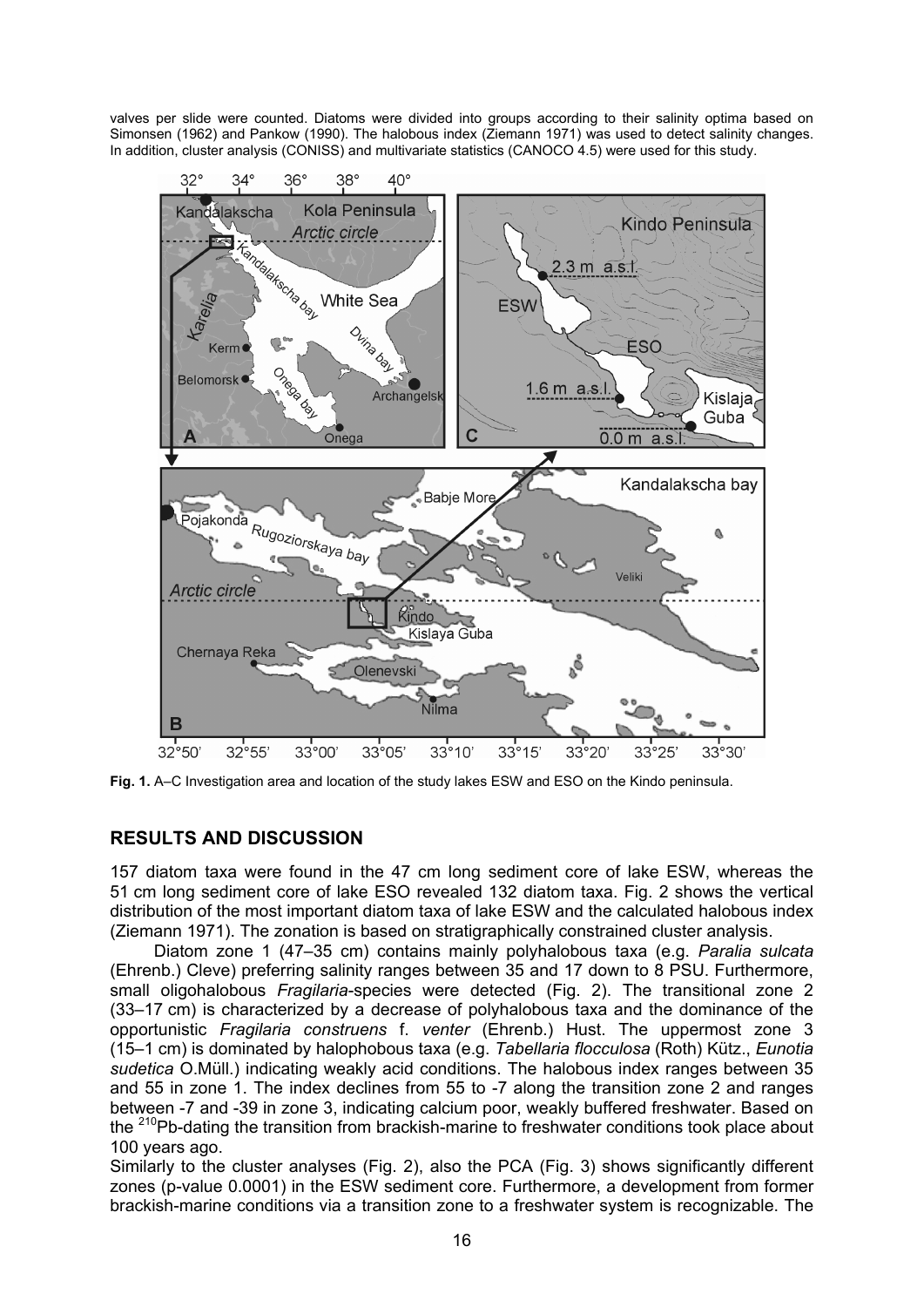salinity gradient might be represented by axis 2, declining from the older to the youngest sediments. Axis 1 shows probably the dynamic changes within the diatom flora caused by changing environmental conditions. Lake ESO (1.6 m a.s.l.) follows a similar development as shown for lake ESW. However, today the lake ESO still remains in the transition phase. The step from a brackish-marine to a declining and fluctuating salinity (transition zone) took place about 100 years ago in lake ESO.



**Fig. 2.** Dominant diatom taxa, ecological diatom groups based on salinity and the diatom-based halobous index for lake ESW. The zonation is based on stratigraphically constrained cluster analysis (p-value 0.0001).



**Fig. 3.** PCA plot (axis 1 and 2) based on diatom data (relative abundance) from sediment samples of lake ESW. Axis 1: eigenvalues 0.559, length of gradient 3.723 SD. Axis 2: eigenvalues 0.298, length of gradient 1.613 SD.